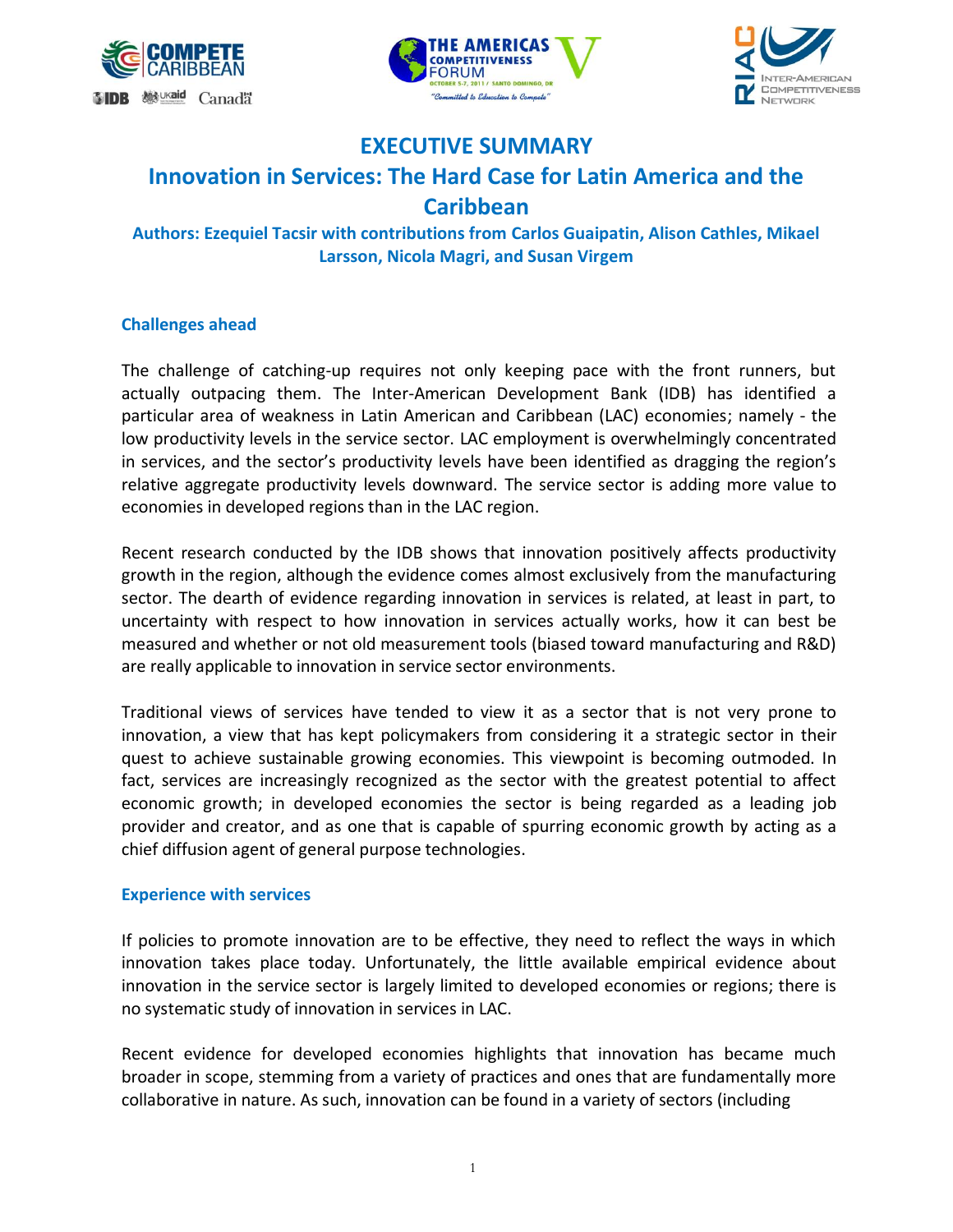





government) and in a range of activities (such as those considered low-tech, according to the level of R&D) which have only recently started receiving attention to and we are just now beginning to understand.

So far, the limited empirical evidence available suggests that LAC service firms do in fact innovate, sometimes even more than their manufacturing peers; however, they often face burdensome financial constraints when they want to innovate, and these constraints can sometimes be more binding in the service sector than in manufacturing. A deeper understanding of the dynamics at play in the service sector in LAC and the relationship between productivity and innovation in services (as well as specific sub-sectors of services) represents a policy making opportunity that, if ignored, could contribute to prolonged productivity lags in the region, while, if well designed and implemented, could have large economic payoffs.

#### **Policy Recommendations**

Policymakers in LAC are faced with the challenge of striking a balance between learning from the most advanced economies and understanding their own contexts which may compromise direct application of lessons learned from advanced economies. Addressing market failures by means of innovation policy requires understanding firm behavior and how it is affected by incentive schemes. From the information that is currently available, the major obstacles to innovation in services are related to lack of financial support and constraints imposed by lack of human capital and of complementary assets such as broadband connectivity.

#### **Action Plan**

With over 20 meetings organized since the creation of the Science, Technology, and Innovation Network (STI) in 2006, the IDB has actively promoted the exchange of ideas, experiences, and lessons learned between policy makers of the Latin American region. The IDB's STI Network has also served as an ideal platform for the identification of regional cooperative initiatives aimed at providing specific solutions to shared challenges and for the identification and exploration of key research topics of interest to member countries. As a result of discussions between IDB member countries during the last Regional Policy Dialogue celebrated in Washington DC in June 2011, one of the main topics for upcoming Dialogues will be innovation in services. Specifically, at the end of 2011, the IDB will have a Policy Dialogue for the Caribbean focused on innovation in services, particularly in the sectors of energy, tourism and ICT.

The **IDB plans to carry out the following research** to cultivate a better understanding and more empirical evidence about innovation in services in LAC:

1. **Productivity gap analysis** both within the region and between LAC and developed countries.